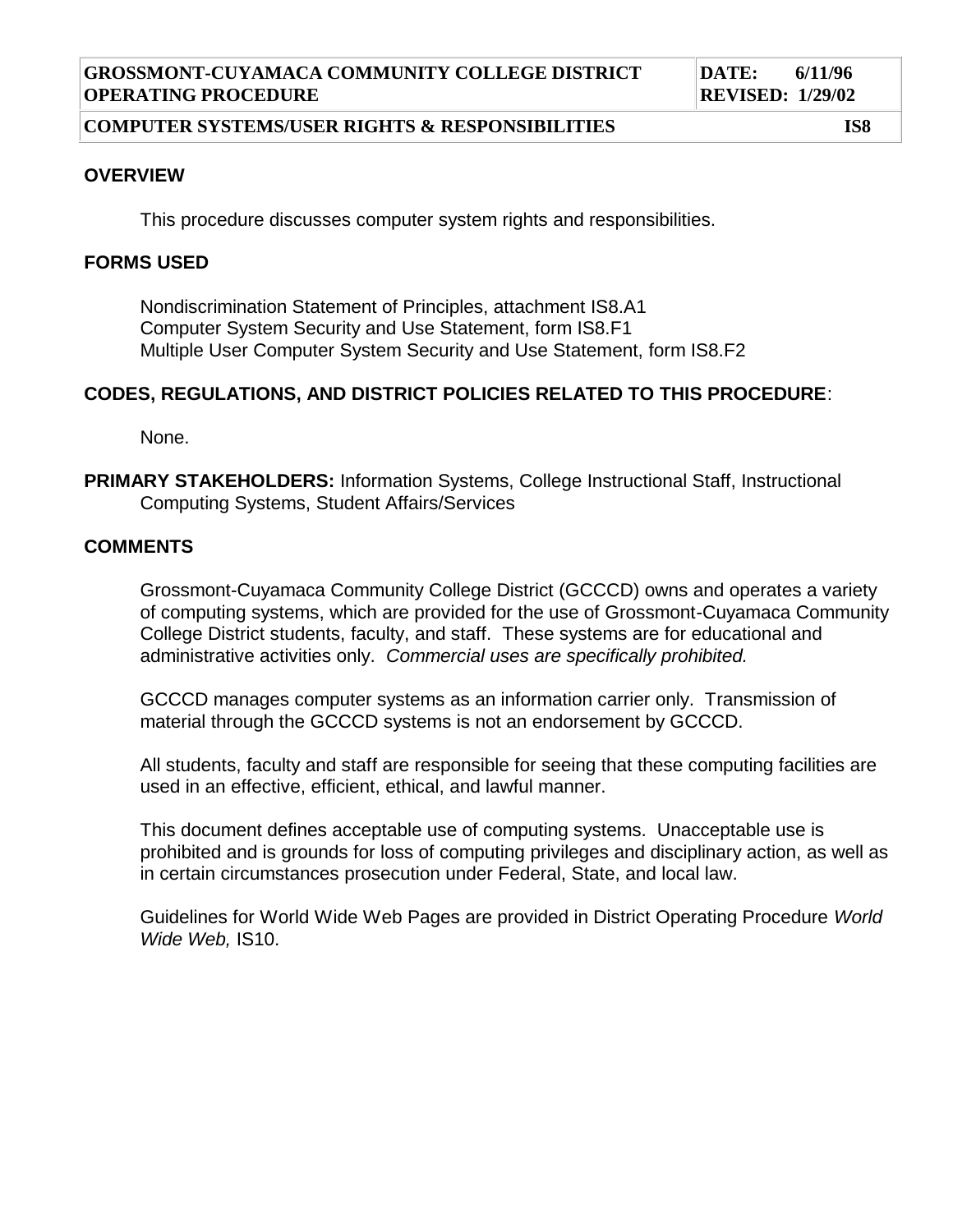# **GUIDELINES AND DEFINITIONS**

# I. AUDIENCE and AGREEMENT

All users of GCCCD computing systems must comply with the procedures outlined in this document, as well as any additional guidelines established by the administrators of each system.

## II. RIGHTS

- A. GCCCD reserves all rights, including termination of service without notice, to the computing resources which it owns and operates. These procedures shall not be construed as a waiver of any rights of GCCCD, nor shall they conflict with applicable acts of Law.
- B. Users of these systems have rights that may be protected by federal, state, and local law.

## III. PRIVILEGES

- A. Access and privileges on GCCCD computing systems are assigned and managed by the administrators of specific individual systems. Eligible individuals may become authorized users of a system and be granted appropriate access and privileges by following the approval steps prescribed for that system.
- B. Users may not, under any circumstances, transfer or confer these privileges to other individuals. Accounts assigned to an individual shall not be used by others without explicit written permission from the systems administrator, with the exception that users may designate others to access their e-mail and voice mail accounts. The authorized user is responsible for the proper use of the system, including any password protection.

## IV. RESPONSIBILITIES

- A. System Administrators are responsible for the following:
	- 1) Setting minimum guidelines within which users must conduct their activities.
	- 2) Protecting the user's privacy to the fullest extent possible.
	- 3) Providing access to approved internal networks which furnish electronic mail, information services, bulletin boards, conferences, etc.
	- 4) Providing access to external networks via the Internet.
		- (a) GCCCD does not assume responsibility for the contents of any of these external networks.
- B. Users are responsible for the following:
	- 1) An environment in which resources are shared equitably among users.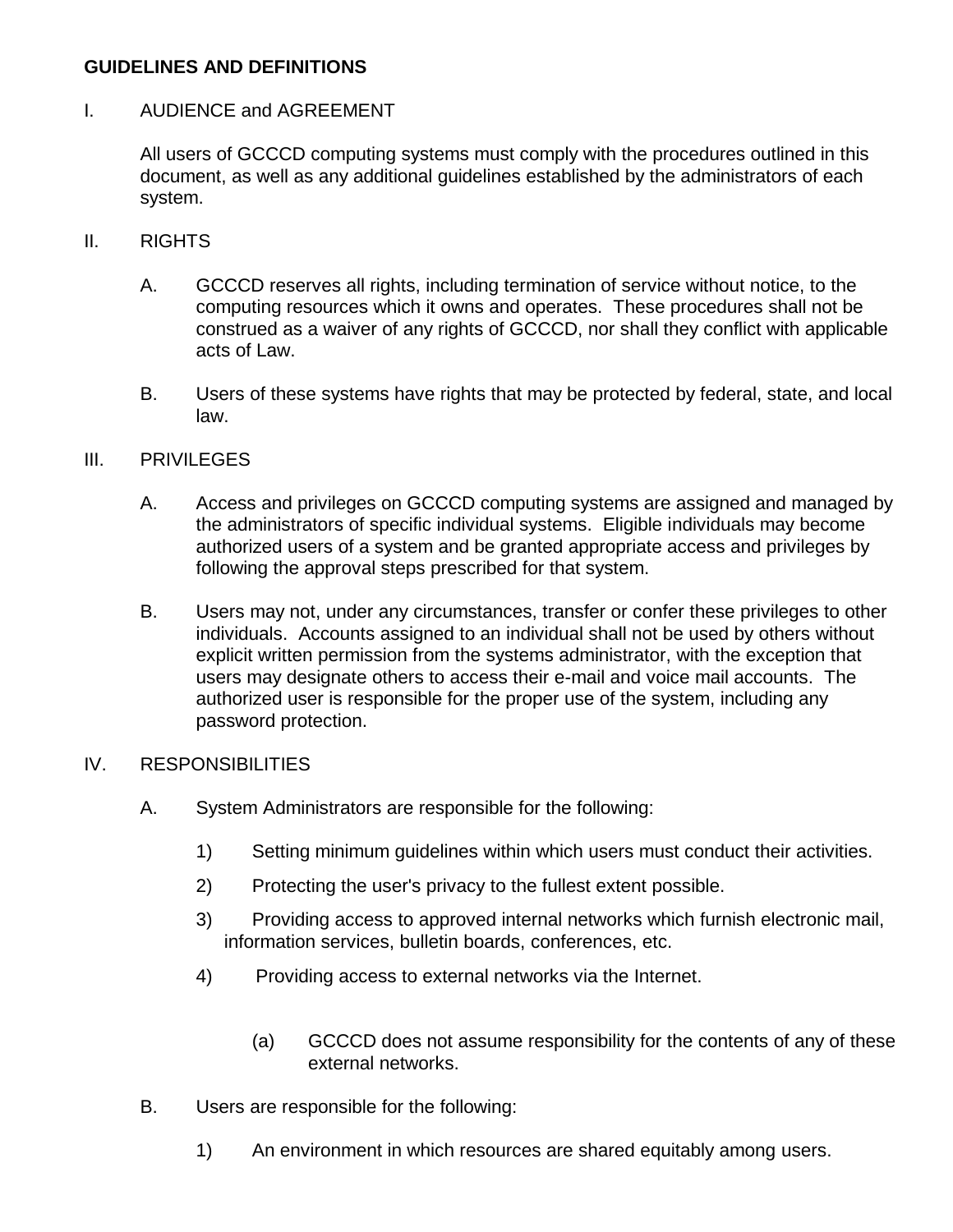- 2) An environment conducive to learning. A user who harasses, or makes defamatory or derogatory remarks while using the GCCCD computer systems bears full responsibility for his or her actions.
- 3) An environment which respects the computer use guidelines for connected networks.
	- (a) The user must comply with the acceptable use guidelines for whichever networks or services he/she may access through GCCCD systems.
	- (b) The user must follow proper etiquette on all networks. For further information, see electronic mail etiquette descriptions provided in this procedure.
	- (c) The user must agree to never transmit, or cause to be transmitted, any message in which the origination is deliberately misleading (except for those outside services which may conceal identities as part of the service).
- 4) An environment free of illegal or malicious acts:

The user must agree to never use a system to perform an illegal or malicious act. GCCCD will consider any attempt to utilize access at a level higher than that to which (s) he is authorized, or any attempt to deprive other authorized users of resources or access to any GCCCD computer system as malicious, and may be treated as an illegal act.

- 5) A secure environment:
	- (a) The user's knowledge of passwords or of loopholes in computer security systems shall not be used to damage computing resources, obtain extra resources, take resources from another user, gain unauthorized access to resources or otherwise make use of computing resources for which proper authorization has not been given.
	- (b) Users are responsible for proper password maintenance, including periodic changes and safeguarding the password.
	- (c) Users are responsible for backup of their own data. GCCCD is not responsible for loss of data.
- V. Right to Privacy
	- A. General Provisions

Network traffic, and e-mail and voice mail in particular, may be considered a public record of the Grossmont-Cuyamaca Community College District. Such records are subject to examination by District officials in the necessary conduct of District business and release by request under provisions of California Government Code Section 6250 et.seq. Specifically, managers and supervisors are authorized to gain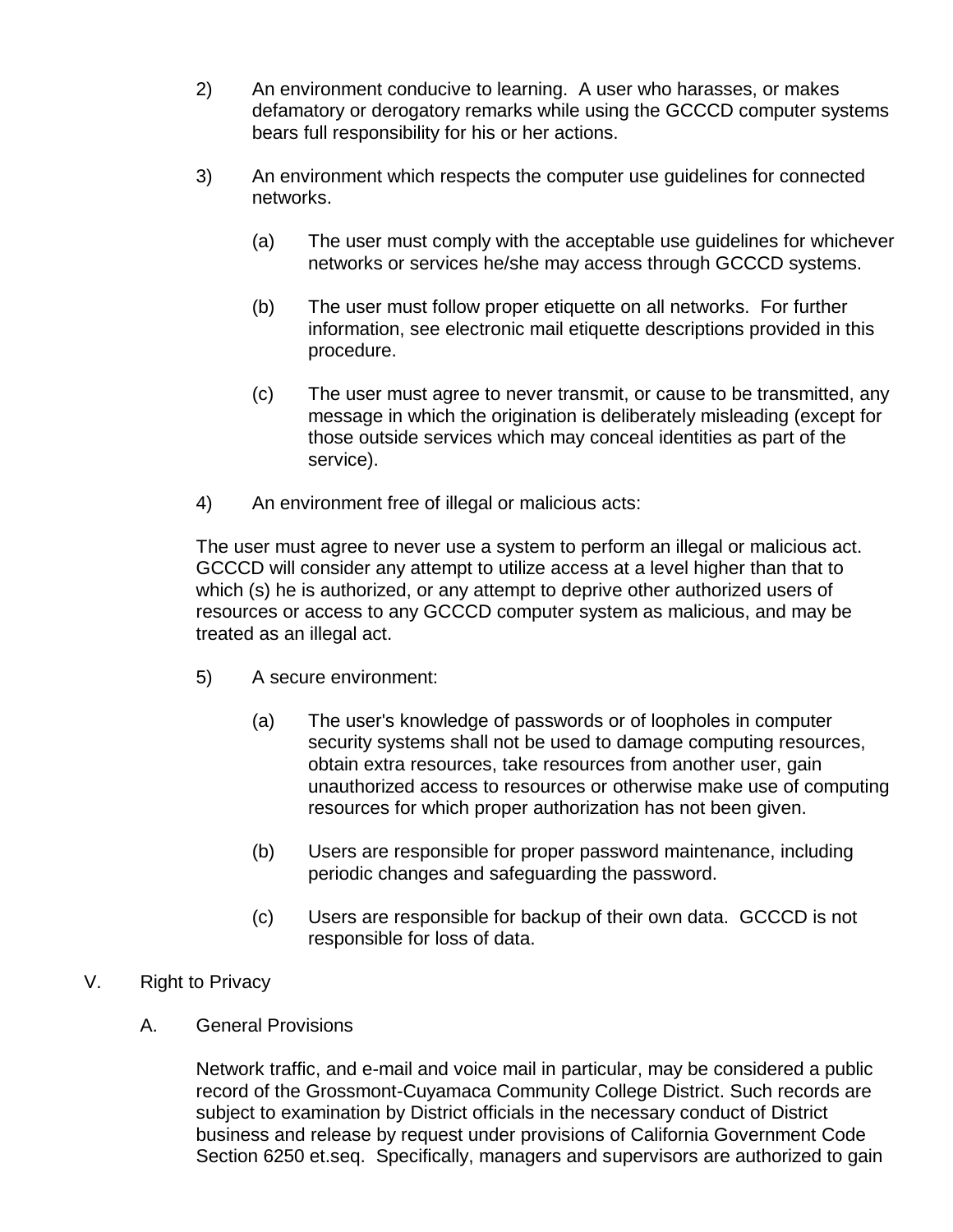access to their employees e-mail and voice mail accounts for the purposes stated above.

- B. Electronic Mail:
	- 1) While reasonable attempts have been made to ensure the privacy of users' electronic mail, this is no guarantee that electronic mail is private. The computing systems and networks to which they are connected are not necessarily secure.
	- 2) If storage capacities are exceeded, users' mail may be deleted.
	- 3) Misdelivered mail will be returned to sender, unread if possible.
	- 4) When closing an account, any mail in the account will be deleted.
- C. Other forms of data:

User programs and files are confidential unless they have been made available explicitly to other authorized individuals. While GCCCD reserves the right to access all information stored on district computers when performing system maintenance, system administrators will protect users' privacy to the fullest extent possible.

#### VI. NONDISCRIMINATION

See Nondiscrimination Statement of Principles, attachment IS8.A1

## VII. COPYRIGHT

Computer software protected by copyright shall not be copied from, into, or by means of, GCCCD computing facilities, except as permitted by law or by the contract with the owner of the copyright. The number of copies and distribution of copies may not be done in such a way that the number of simultaneous users exceeds the number of original copies purchased.

## VIII. VIOLATIONS

- A. Any user's privileges may be suspended immediately upon the discovery of a possible violation of these guidelines. Such suspected violations will be confidentially reported to the appropriate district official(s).
- B. Violations of these policies will be dealt with in the same manner as violations of other District policies and may result in disciplinary review. In such a review, the full range of disciplinary sanctions is available including the loss of computer use privileges, dismissal from the college, and legal action. Violations of the procedures above may constitute a criminal offense.
- C. Any user who files a complaint or otherwise protests against discrimination has the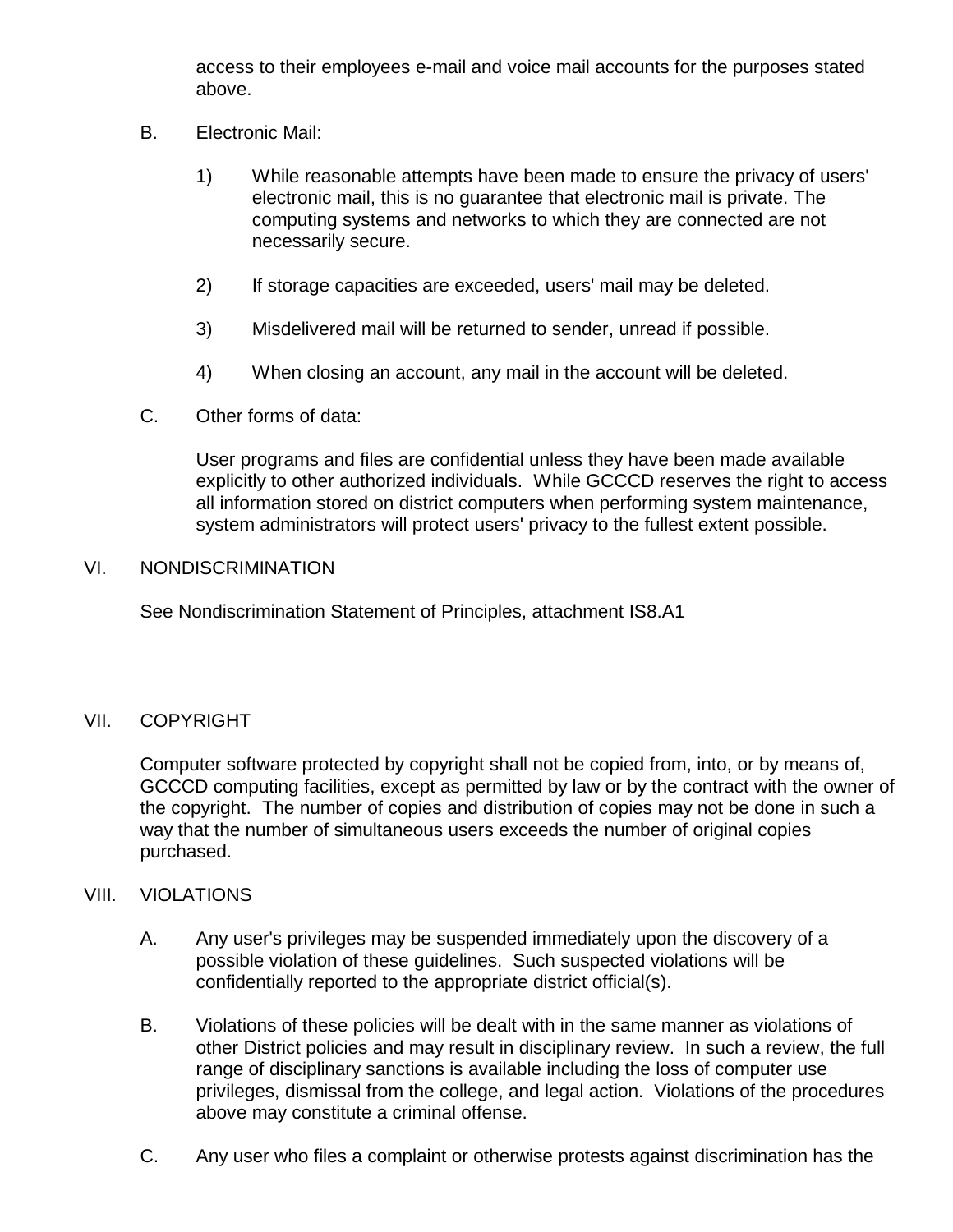right to be free from any retaliatory action because of the complaint or protest. Any user who protests against discriminatory conduct and who is subsequently subject to retaliatory action because of the protests may file an additional or amended complaint with the appropriate college or district administrator.

# IX. ADDITIONAL GUIDELINES

System administrators may develop more detailed guidelines, as needed, for any of the GCCCD computing systems. These guidelines will cover such issues as allowable connect time and disk space, handling of irretrievable mail, responsibility for account approval and other items related to administering the system.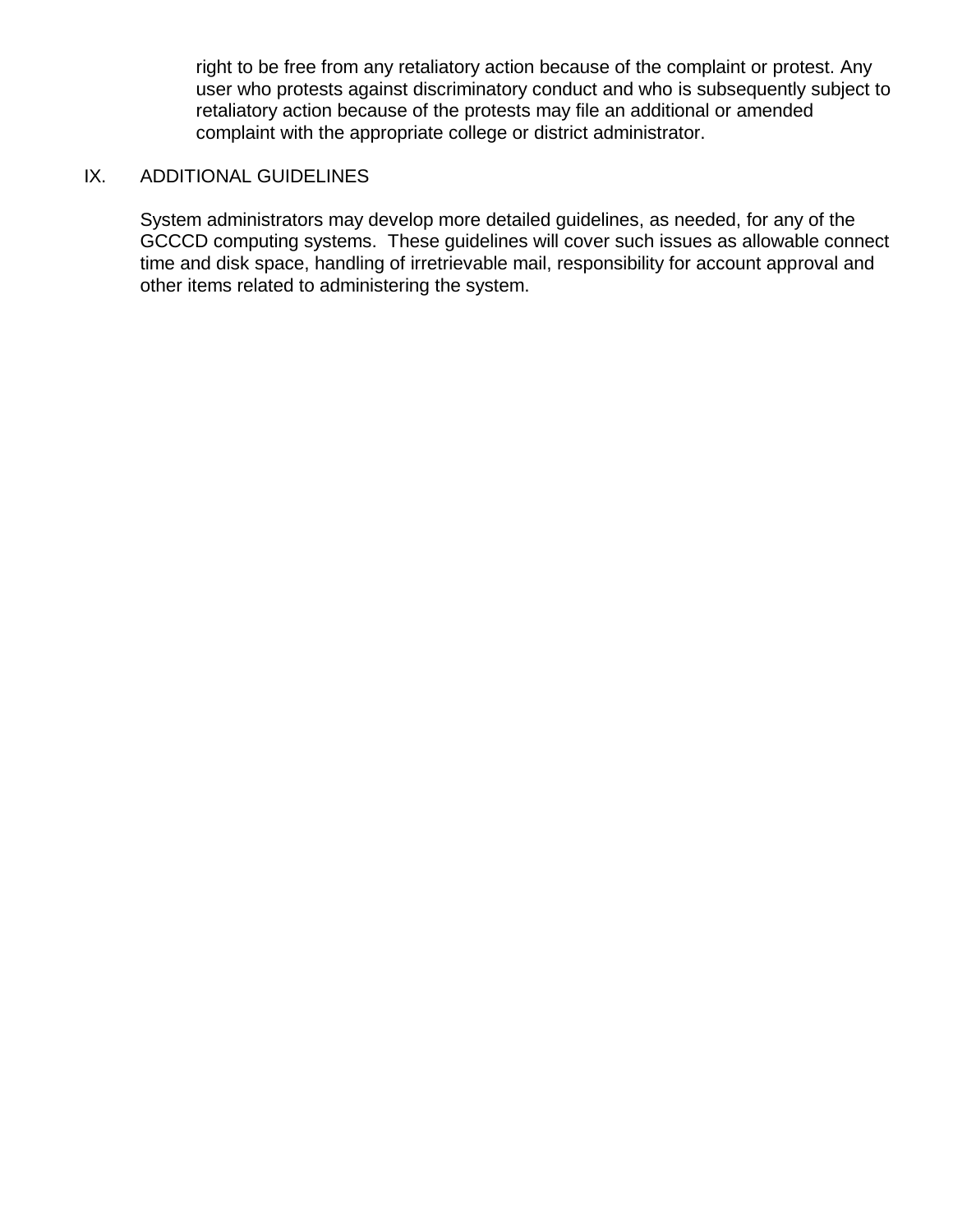# **STEP TASK PERFORMED BY DESCRIPTION**

| 1 | Information Systems/<br><b>College Instructional Staff</b><br><b>Student Affairs/ Services</b> | <b>Publish Computer Use Agreement</b><br>Ensure that new systems users read both this<br>GCCCD procedure on computer system user rights<br>and responsibilities, including the Nondiscrimination<br>Statement of Principles, attachment IS8.A1 and the<br><b>Computer System Security and Use Statement</b><br>Agreement form IS8.F1. |
|---|------------------------------------------------------------------------------------------------|---------------------------------------------------------------------------------------------------------------------------------------------------------------------------------------------------------------------------------------------------------------------------------------------------------------------------------------|
|   |                                                                                                | Obtain user name, identification number, signature,<br>and date signed on the GCCCD Computer System<br>Security and Use Statement Agreement form.<br>Provide a copy of the signed form to the user. The<br>employee directly responsible for obtaining the<br>Computer Use Agreement from the user should<br>retain the original.     |
|   |                                                                                                | College Instructional Staff may obtain student user<br>signatures and identification numbers on the<br>Multiple User Computer System Security and Use<br>Statement, form IS8.F2.                                                                                                                                                      |
| 2 | <b>System Users</b>                                                                            | <b>Read and Sign Computer Use Agreement</b><br>Staff Users must sign the Computer System<br>Security and Use Statement, form IS8.F1.<br>Students may use the multiple user form, IS8.F2.                                                                                                                                              |
| 3 | <b>System Users</b>                                                                            | Use Appropriate Electronic Mail Etiquette<br>At minimum, adhere to the following electronic mail<br>etiquette practices:                                                                                                                                                                                                              |
|   |                                                                                                | Be selective in the choice of address groups.<br>For example, "ALL-USERS" should not be used<br>when the message is for a specific site or group.                                                                                                                                                                                     |
|   |                                                                                                | Do not use e-mail for advertisements,<br>$\bullet$<br>solicitations, jokes, or pranks. An electronic<br>bulletin board is available to make<br>announcements of upcoming events, items for<br>sale, etc.                                                                                                                              |
|   |                                                                                                | The use of racist or sexist phrases is<br>$\bullet$<br>inappropriate.                                                                                                                                                                                                                                                                 |
|   |                                                                                                | Avoid "quick" responses to angry messages.<br>٠                                                                                                                                                                                                                                                                                       |

• Remember that all messages can be electronically stored by recipients and/or forwarded to others and may be recalled later.